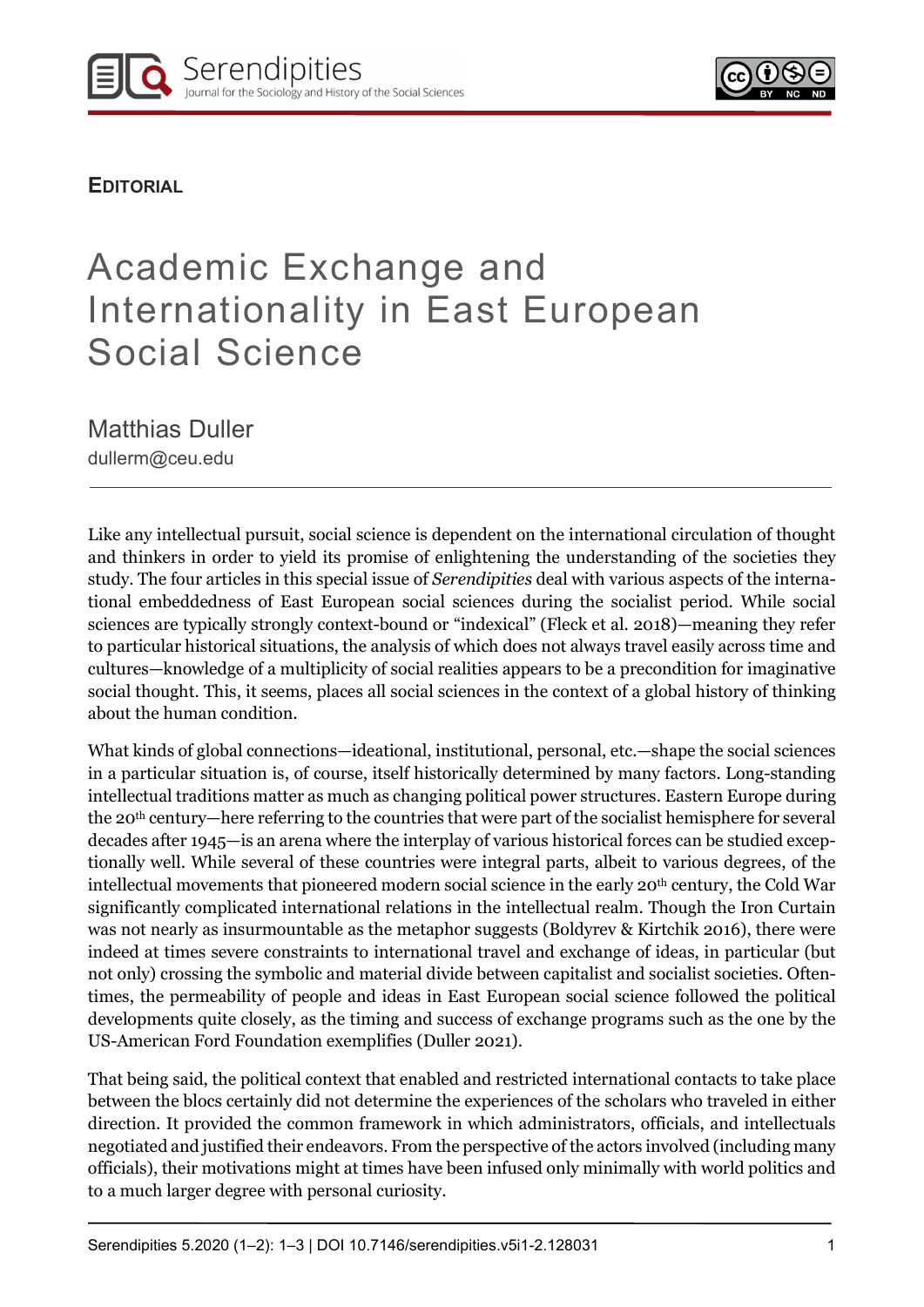The following articles reflect an awareness of the significant impact of Cold War politics as an enabler of not only the international circulation of people and ideas but also the limited permeation of the personal experiences of those involved. All four treat the theme of international exchange of persons and ideas as an element in the broader intellectual situation of the social sciences in the respective countries and are thus able to carve out the significance of internationality in each historical situation. Such attention to local contexts also allows the authors to tackle the question of how structural conditions affected the content of social science research and writing, which is arguably the crucial, if not the most challenging, task of any work in the sociology and history of the social sciences.

In the first article, Adela Hîncu discusses the changing role of academic mobility for three generations of sociologists in socialist Romania. While the dominant generation during the early socialist period could maintain their international contacts made in the interwar years (most often with France) to a limited degree, it was only the second generation, educated under socialism, that benefitted from long-term travel through various fellowship programs during a rather short period of liberalization in the 1960s and 1970s, before Ceaușescu's escalating despotism stopped many of the most fruitful international connections. Hîncu's article presents both the general features of historical change across these generations as well as biographical sketches of exemplary scholars to highlight the personal and intellectual effects of international encounters on Romanian sociology.

Secondly, Victor Karády undertakes a comprehensive view on the development of the Hungarian social sciences from the perspective of international relations in a longer historical timeframe. His study, based on both his broad knowledge of the historical complexities in Hungarian social sciences and a number of well-chosen statistical indicators, portrays the changing international orientations of Hungarian social sciences from its beginning in the early 20<sup>th</sup> century into the present times. Among other things, Karády's analysis shows the dramatic impact of Stalinization on Hungarian social science. On the other hand, his data suggest that during the gradual liberalization after 1956, older intellectual traditions quickly regained importance and new ties with the West were allowed to take roots. Commendably, Karády extends his analysis beyond the end of the Cold War into the most recent setbacks under Viktor Orbán's government.

In the third article, Jarosław Kilias takes up the issue of the Ford Foundation's social science program in Poland, which was the first major fellowship program for social scientists from a socialist country to visit "the West" during the Cold War. While this program has already been the subject of a few major publications, not least by Kilias himself (2017), this article undertakes the worthwhile effort to look at the often overlooked inverse direction: American scholars traveling to Poland, as well as the effects of material and infrastructural support from the Ford Foundation on the institutional and intellectual developments of Polish sociology. Kilias presents rich empirical materials that highlight the importance of long-lasting personal relations and mutual interest in transnational knowledge transfer as well as infrastructural efforts that accompanied the scholar exchanges.

Finally, Tomasz Zarycki presents the richly researched intellectual biography of Antoni Kukliński, one of the leading figures in Polish social geography during the socialist period and much of the socalled transition period after 1990. Again, international travel and research appear here as major elements in Kukliński's intellectual career and are both related to high professional gains as well as the difficulties of transferring that prestige back to the local Polish context. Zaricky's careful historical-sociological analysis of the social structure of the Polish intellectual field makes Kukliński's case not only the subject of an individual's remarkable (though by no means linear) career, but also a reflection of larger social change in Polish society over several decades.